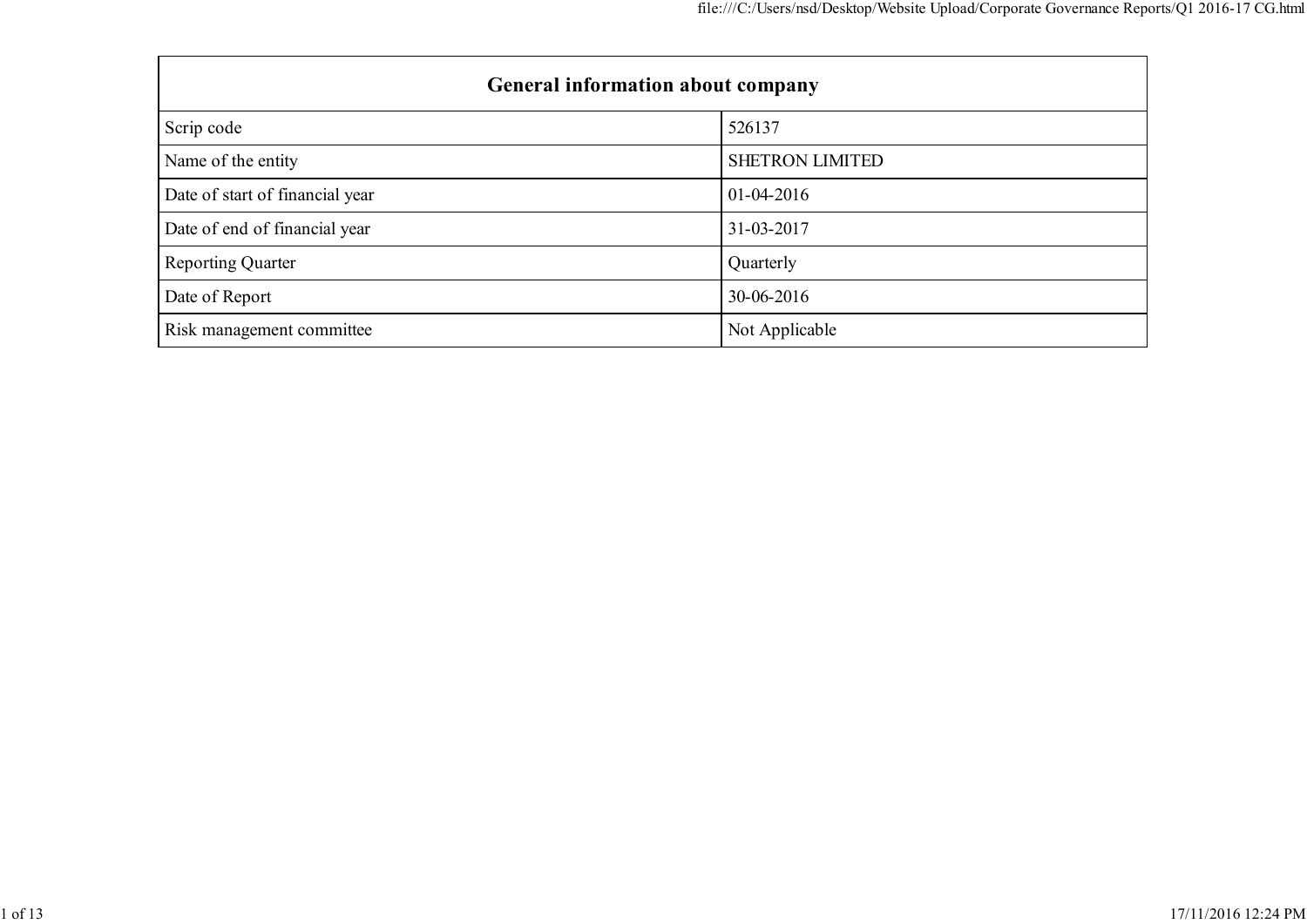|                | <b>Annexure I</b>   |                                                  |            |            |                                                                                      |                            |                               |                                                                      |                      |                                               |                                                                                      |                                                                                                         |                                                                                                                                                 |                              |
|----------------|---------------------|--------------------------------------------------|------------|------------|--------------------------------------------------------------------------------------|----------------------------|-------------------------------|----------------------------------------------------------------------|----------------------|-----------------------------------------------|--------------------------------------------------------------------------------------|---------------------------------------------------------------------------------------------------------|-------------------------------------------------------------------------------------------------------------------------------------------------|------------------------------|
|                |                     |                                                  |            |            | Annexure I to be submitted by listed entity on quarterly basis                       |                            |                               |                                                                      |                      |                                               |                                                                                      |                                                                                                         |                                                                                                                                                 |                              |
|                |                     |                                                  |            |            |                                                                                      |                            |                               | I. Composition of Board of Directors                                 |                      |                                               |                                                                                      |                                                                                                         |                                                                                                                                                 |                              |
|                |                     |                                                  |            |            |                                                                                      |                            |                               | Disclosure of notes on composition of board of directors explanatory |                      |                                               |                                                                                      |                                                                                                         |                                                                                                                                                 |                              |
|                |                     |                                                  |            |            | Is there any change in composition of board of directors compare to previous quarter |                            |                               |                                                                      |                      |                                               |                                                                                      |                                                                                                         |                                                                                                                                                 |                              |
| <b>Sr</b>      | Title<br>(Mr<br>Ms) | Name of the<br>Director                          | PAN        | <b>DIN</b> | Category 1 of<br>directors                                                           | Category 2<br>of directors | Category<br>3 of<br>directors | Date of<br>appointment<br>in the<br>current term                     | Date of<br>cessation | Tenure<br>of<br>director<br>$\sin$<br>months) | No of<br>Directorship<br>in listed<br>entities<br>including<br>this listed<br>entity | Number of<br>memberships<br>in Audit/<br>Stakeholder<br>Committee(s)<br>including this<br>listed entity | No of post<br>of<br>Chairperson<br>in Audit/<br>Stakeholder<br>Committee<br>held in<br>listed<br>entities<br>including<br>this listed<br>entity | <b>Notes</b>                 |
|                | Mr                  | <b>DIVAKAR SANKU</b><br><b>SHETTY</b>            | AAJPS9636B | 00432755   | Executive<br>Director                                                                | Chairperson                |                               | 16-05-2016                                                           |                      |                                               | $\overline{2}$                                                                       | $\sqrt{2}$                                                                                              |                                                                                                                                                 | Textual<br>Information $(1)$ |
| $\overline{2}$ | Mr                  | <b>KARTIK</b><br><b>MANOHAR</b><br><b>NAYAK</b>  | ABEPN0021D | 00477686   | Executive<br>Director                                                                | Not<br>Applicable          | MD                            | 16-05-2016                                                           |                      |                                               | $\overline{2}$                                                                       |                                                                                                         | $\overline{0}$                                                                                                                                  | Textual<br>Information $(2)$ |
| 3              | Mr                  | PRAVEEN VITTAL<br><b>MALLY</b>                   | AANPM3902G | 00798354   | Executive<br>Director                                                                | <b>Not</b><br>Applicable   | MD                            | 16-05-2016                                                           |                      |                                               | $\overline{c}$                                                                       |                                                                                                         | $\overline{0}$                                                                                                                                  | Textual<br>Information $(3)$ |
| 4              | Mr                  | <b>BABUGOWDA</b><br>SANGANAGOWDA<br><b>PATIL</b> | AAMPP4745P | 00061959   | Non-Executive<br>- Independent<br>Director                                           | Not<br>Applicable          |                               | 27-09-2002                                                           |                      | 156                                           | 3                                                                                    | $\overline{2}$                                                                                          |                                                                                                                                                 | Textual<br>Information $(4)$ |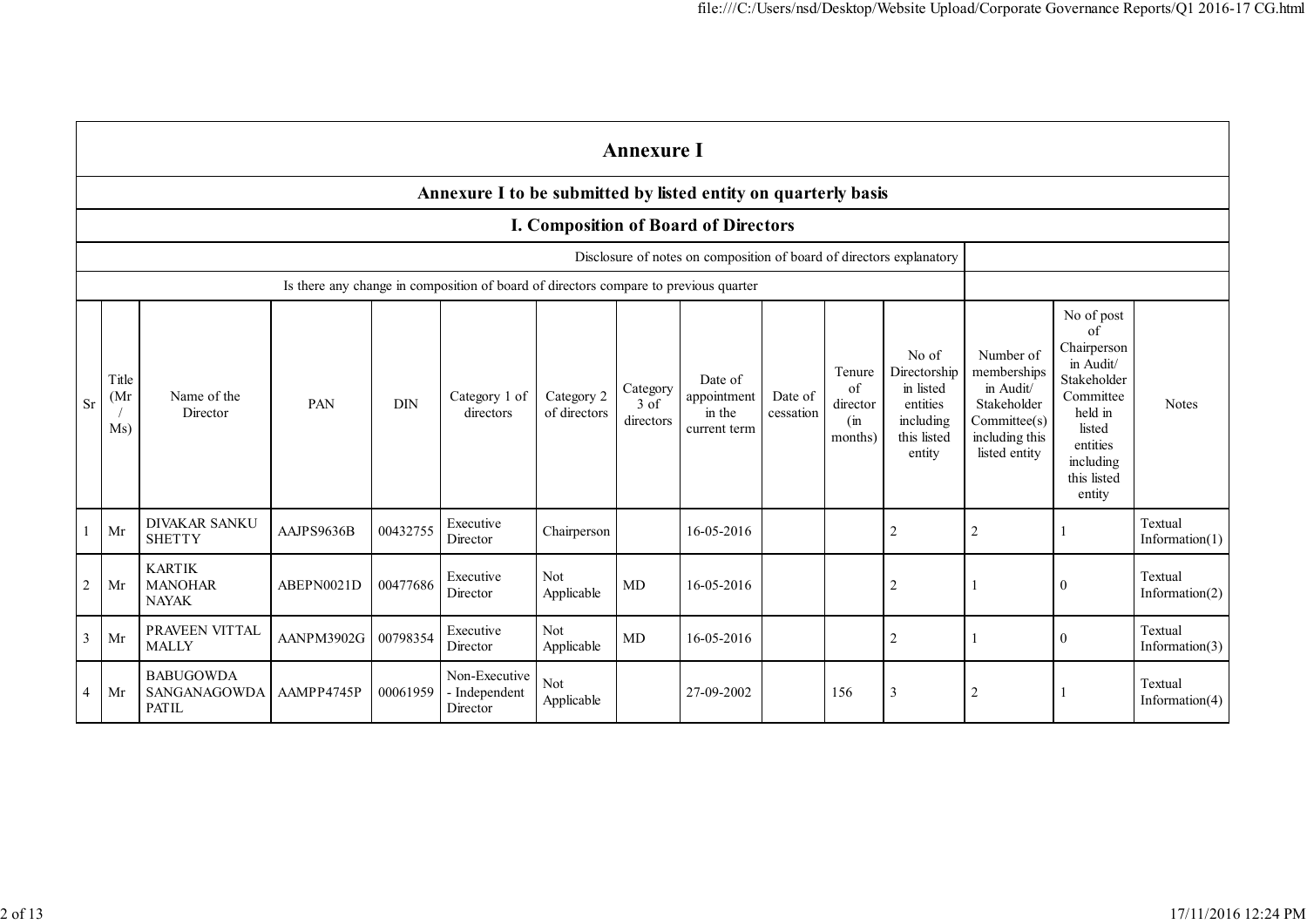|                 | <b>Annexure I</b>    |                                                |            |            |                                                                |                                          |                                 |                                                  |                      |                                                    |                                                                                      |                                                                                                        |                                                                                                                                                 |              |
|-----------------|----------------------|------------------------------------------------|------------|------------|----------------------------------------------------------------|------------------------------------------|---------------------------------|--------------------------------------------------|----------------------|----------------------------------------------------|--------------------------------------------------------------------------------------|--------------------------------------------------------------------------------------------------------|-------------------------------------------------------------------------------------------------------------------------------------------------|--------------|
|                 |                      |                                                |            |            | Annexure I to be submitted by listed entity on quarterly basis |                                          |                                 |                                                  |                      |                                                    |                                                                                      |                                                                                                        |                                                                                                                                                 |              |
|                 |                      |                                                |            |            |                                                                |                                          |                                 | I. Composition of Board of Directors             |                      |                                                    |                                                                                      |                                                                                                        |                                                                                                                                                 |              |
| <b>Sr</b>       | Title<br>(Mr)<br>Ms) | Name of the<br>Director                        | PAN        | <b>DIN</b> | Category 1 of<br>directors                                     | Category<br>$2 \text{ of }$<br>directors | Category<br>$3$ of<br>directors | Date of<br>appointment<br>in the<br>current term | Date of<br>cessation | Tenure<br>$\sigma$ f<br>director<br>(in<br>months) | No of<br>Directorship<br>in listed<br>entities<br>including<br>this listed<br>entity | Number of<br>memberships<br>in Audit/<br>Stakeholder<br>Commitee(s)<br>including this<br>listed entity | No of post<br>of<br>Chairperson<br>in Audit/<br>Stakeholder<br>Committee<br>held in<br>listed<br>entities<br>including<br>this listed<br>entity | <b>Notes</b> |
| 5               | Mr                   | <b>PURSHOTAM</b><br><b>SHASTRI</b>             | AGTPS1841C | 02199254   | Non-Executive<br>- Independent<br>Director                     | Not<br>Applicable                        |                                 | 16-09-2015                                       |                      | 10                                                 | 3                                                                                    | $\overline{c}$                                                                                         |                                                                                                                                                 |              |
| 6               | Mr                   | <b>MADEGOWDA</b><br>MAHADEVIAH                 | ABTPM7304B | 02573037   | Non-Executive<br>- Independent<br>Director                     | Not<br>Applicable                        |                                 | 30-10-2006                                       |                      | 187                                                |                                                                                      |                                                                                                        | $\mathbf{0}$                                                                                                                                    |              |
| $7\phantom{.0}$ | Mr                   | <b>MOHAN</b><br><b>NARAYAN</b><br><b>MENON</b> | ACLPM6838R | 02838483   | Non-Executive<br>- Independent<br>Director                     | Not<br>Applicable                        |                                 | 16-05-2016                                       |                      | $\overline{2}$                                     |                                                                                      | $\theta$                                                                                               | $\mathbf{0}$                                                                                                                                    |              |
| 8               | Mrs                  | YASHODA<br><b>DIVAKAR</b><br><b>SHETTY</b>     | AAQPS4696E | 00798116   | Non-Executive<br>- Non<br>Independent<br>Director              | Not<br>Applicable                        |                                 | 16-09-2015                                       |                      |                                                    |                                                                                      | $\mathbf{0}$                                                                                           | $\boldsymbol{0}$                                                                                                                                |              |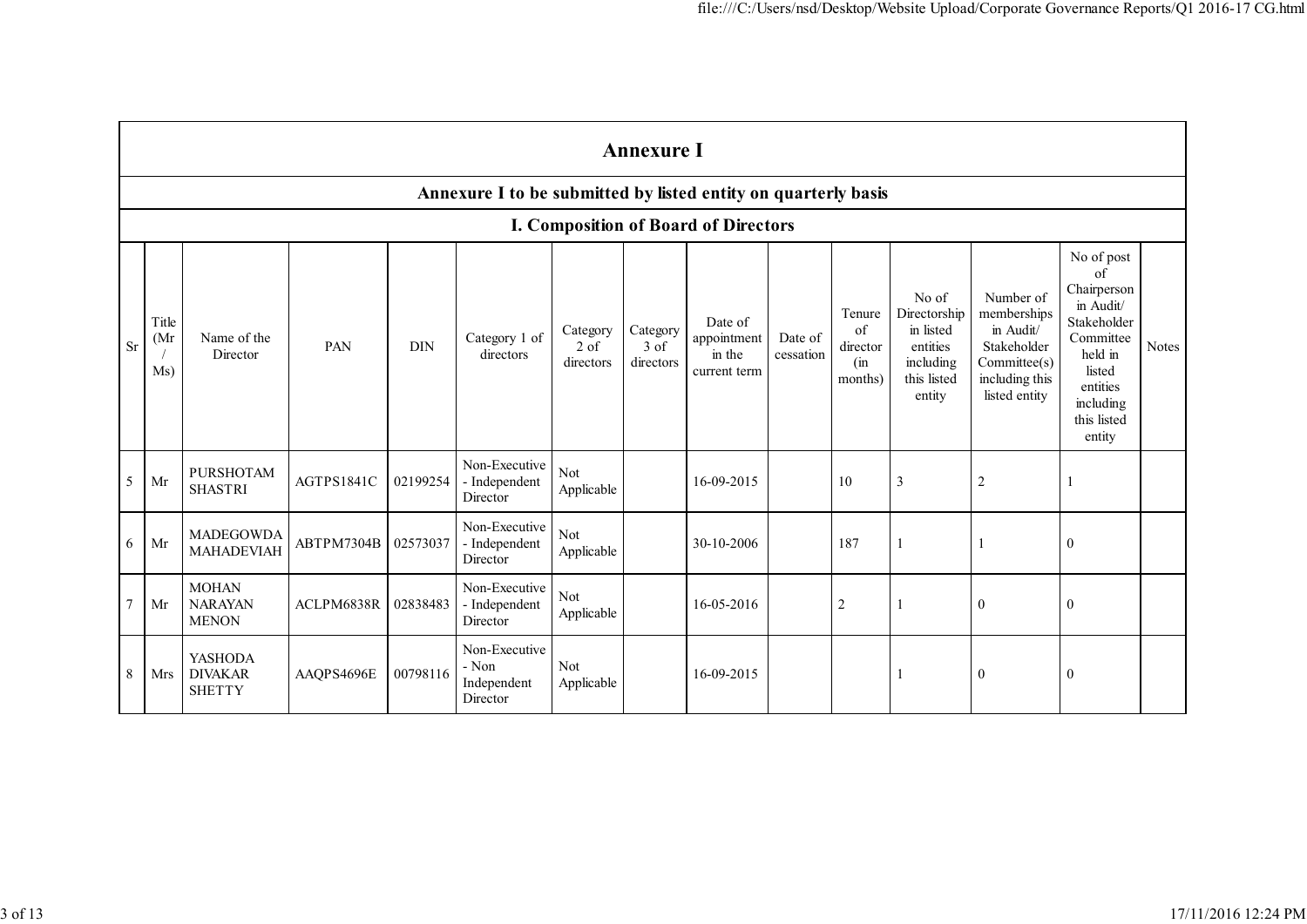| <b>Text Block</b>         |                                                                                                                                                                                                                                                                                                |  |  |  |  |
|---------------------------|------------------------------------------------------------------------------------------------------------------------------------------------------------------------------------------------------------------------------------------------------------------------------------------------|--|--|--|--|
| Textual Information $(1)$ | The Board of Directors at its meeting held on 16th May 2016 have passed the resolution for<br>re-appointment of Mr. Diwakar S Shetty as Whole Time Director of the Company designated as<br>Executive Director, subject to the approval of the shareholders at ensuing 36th AGM of the Company |  |  |  |  |
| Textual Information(2)    | The Board of Directors at its meeting held on 16th May 2016 appointed Mr. Kartik Nayak as Joint<br>Managing Director of the Company, subject to the approval of shareholders at the ensuing 36th AGM<br>of the Company                                                                         |  |  |  |  |
| Textual Information(3)    | The Board of Directors at its meeting held on 16th May 2016 appointed Mr. Praveen Mally as Joint<br>Managing Director of the Company, subject to the approval of shareholders at the ensuing 36th AGM<br>of the Company                                                                        |  |  |  |  |
| Textual Information(4)    | Completed 13 years ( <i>i.e.</i> 156 Months)                                                                                                                                                                                                                                                   |  |  |  |  |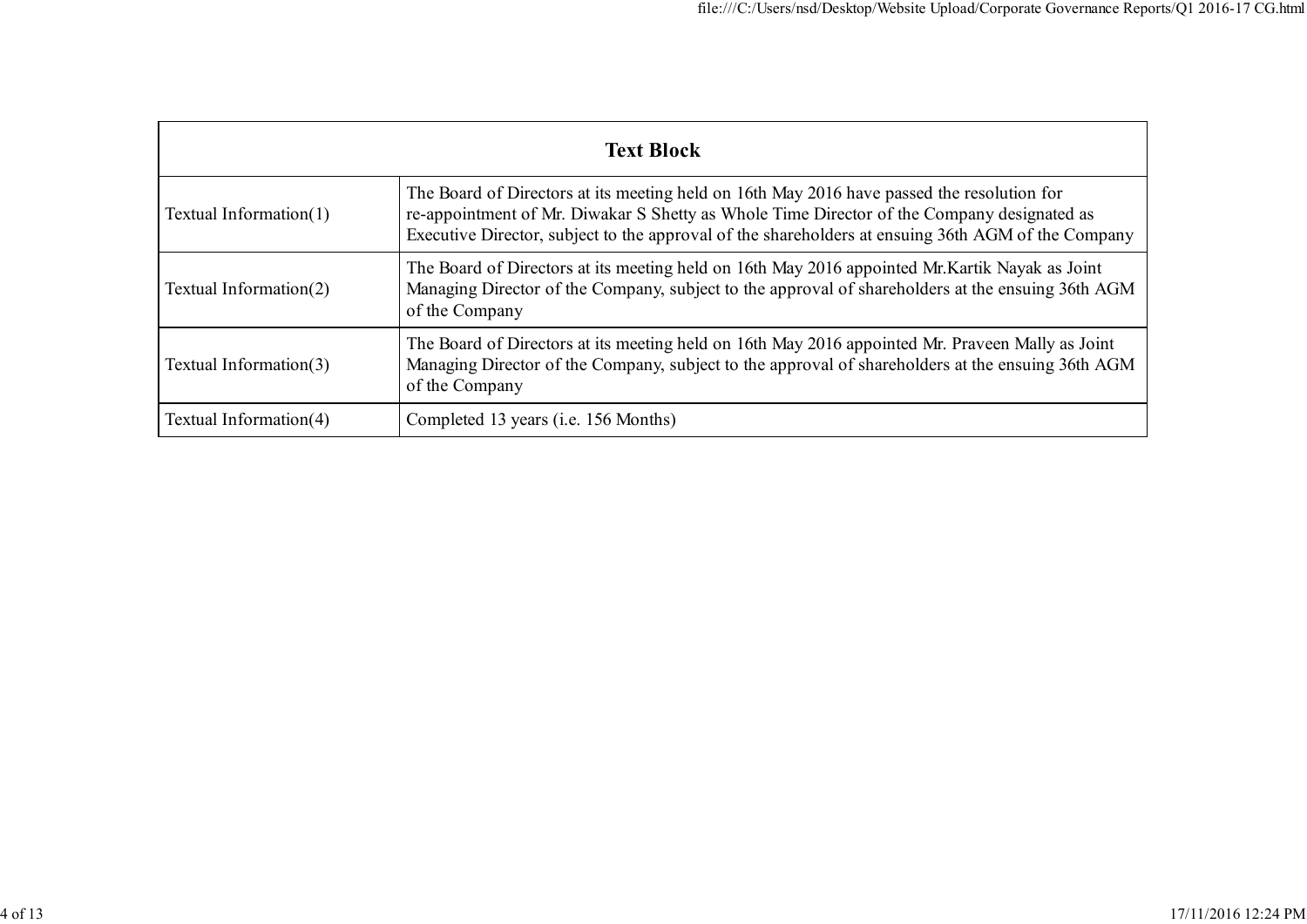|                         | <b>Annexure 1</b>                                                                      |                                                                              |                                                |                            |                            |  |  |  |
|-------------------------|----------------------------------------------------------------------------------------|------------------------------------------------------------------------------|------------------------------------------------|----------------------------|----------------------------|--|--|--|
|                         | <b>II. Composition of Committees</b>                                                   |                                                                              |                                                |                            |                            |  |  |  |
|                         | Disclosure of notes on composition of committees explanatory<br>Textual Information(1) |                                                                              |                                                |                            |                            |  |  |  |
|                         |                                                                                        | Is there any change in composition of committees compare to previous quarter |                                                |                            |                            |  |  |  |
| <b>Sr</b>               | Name Of Committee                                                                      | Name of Committee members                                                    | Category 1 of directors                        | Category 2 of<br>directors | Name of other<br>committee |  |  |  |
|                         | <b>Audit Committee</b>                                                                 | PRAVEEN VITTAL MALLY                                                         | <b>Executive Director</b>                      | Member                     |                            |  |  |  |
| $\overline{2}$          | <b>Audit Committee</b>                                                                 | PURSHOTAM SHASTRI                                                            | Non-Executive -<br><b>Independent Director</b> | Member                     |                            |  |  |  |
| $\overline{\mathbf{3}}$ | <b>Audit Committee</b>                                                                 | <b>BABUGOWDA</b><br>SANGANAGOWDA PATIL                                       | Non-Executive -<br><b>Independent Director</b> | Chairperson                |                            |  |  |  |
| $\overline{4}$          | <b>Audit Committee</b>                                                                 | MADEGOWDA MAHADEVIAH                                                         | Non-Executive -<br><b>Independent Director</b> | Member                     |                            |  |  |  |
| 5                       | Audit Committee                                                                        | KARTIK MANOHAR NAYAK                                                         | <b>Executive Director</b>                      | Member                     |                            |  |  |  |
| 6                       | <b>Stakeholders Relationship</b><br>Committee                                          | DIVAKAR SANKU SHETTY                                                         | <b>Executive Director</b>                      | Chairperson                |                            |  |  |  |
| $\overline{7}$          | <b>Stakeholders Relationship</b><br>Committee                                          | <b>KARTIK MANOHAR NAYAK</b>                                                  | <b>Executive Director</b>                      | Member                     |                            |  |  |  |
| 8                       | <b>Stakeholders Relationship</b><br>Committee                                          | <b>BABUGOWDA</b><br>SANGANAGOWDA PATIL                                       | Non-Executive -<br><b>Independent Director</b> | Member                     |                            |  |  |  |
| 9                       | Nomination and<br>remuneration committee                                               | <b>BABUGOWDA</b><br>SANGANAGOWDA PATIL                                       | Non-Executive -<br><b>Independent Director</b> | Chairperson                |                            |  |  |  |
| 10                      | Nomination and<br>remuneration committee                                               | MADEGOWDA MAHADEVIAH                                                         | Non-Executive -<br><b>Independent Director</b> | Member                     |                            |  |  |  |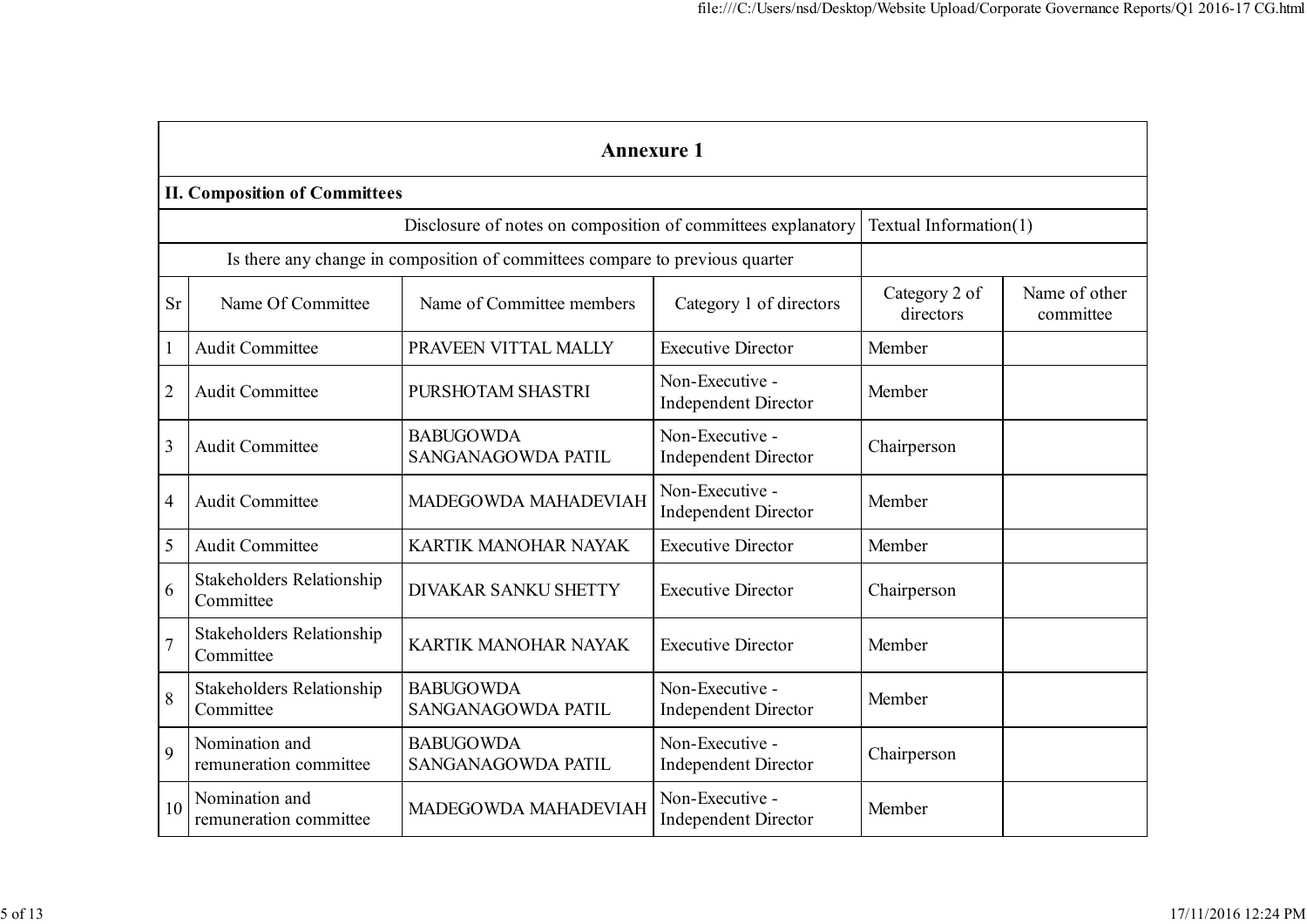|               | <b>Annexure 1</b>                        |                                       |                                         |                            |                            |  |  |
|---------------|------------------------------------------|---------------------------------------|-----------------------------------------|----------------------------|----------------------------|--|--|
|               | <b>II. Composition of Committees</b>     |                                       |                                         |                            |                            |  |  |
| <b>Sr</b>     | Name Of Committee                        | Name of Committee<br>members          | Category 1 of directors                 | Category 2 of<br>directors | Name of other<br>committee |  |  |
| <sup>11</sup> | Nomination and remuneration<br>committee | <b>PURSHOTAM</b><br><b>SHASTRI</b>    | Non-Executive - Independent<br>Director | Member                     |                            |  |  |
|               | Nomination and remuneration<br>committee | <b>DIVAKAR SANKU</b><br><b>SHETTY</b> | <b>Executive Director</b>               | Member                     |                            |  |  |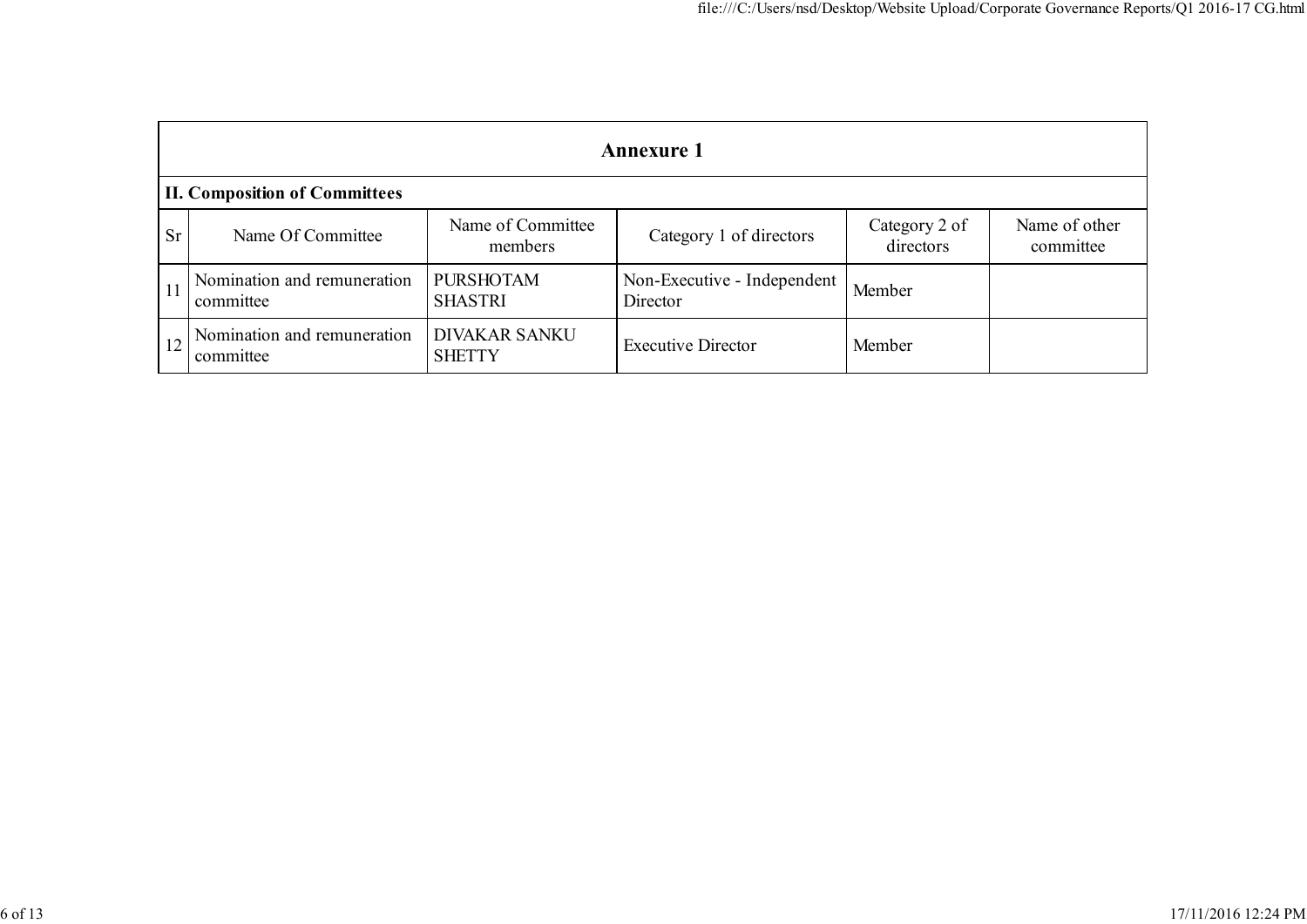|                        | <b>Text Block</b>                                                                                  |
|------------------------|----------------------------------------------------------------------------------------------------|
| Textual Information(1) | The original Corporate Governance Report was filled on 14th July 2017. This is the Revised Report. |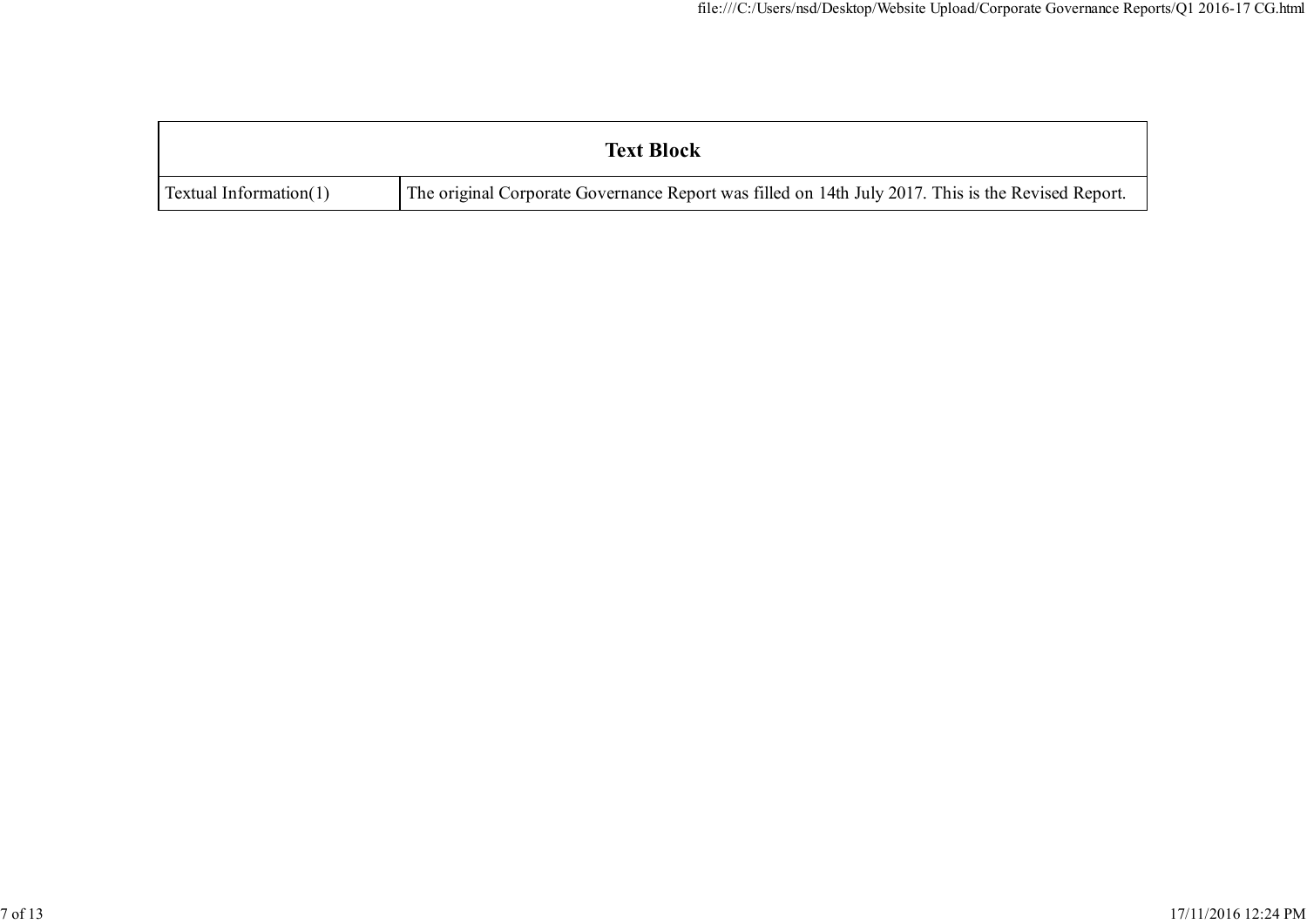|                | <b>Annexure 1</b>                                      |                                                                  |                                                                |  |  |  |
|----------------|--------------------------------------------------------|------------------------------------------------------------------|----------------------------------------------------------------|--|--|--|
|                | <b>Annexure 1</b>                                      |                                                                  |                                                                |  |  |  |
|                | <b>III. Meeting of Board of Directors</b>              |                                                                  |                                                                |  |  |  |
|                |                                                        | Disclosure of notes on meeting of board of directors explanatory |                                                                |  |  |  |
| <b>Sr</b>      | Date(s) of meeting (if any) in the<br>previous quarter | Date(s) of meeting (if any) in the<br>current quarter            | Maximum gap between any two consecutive (in<br>number of days) |  |  |  |
|                | 08-02-2016                                             |                                                                  |                                                                |  |  |  |
| $\overline{2}$ |                                                        | $16 - 05 - 2016$                                                 | 97                                                             |  |  |  |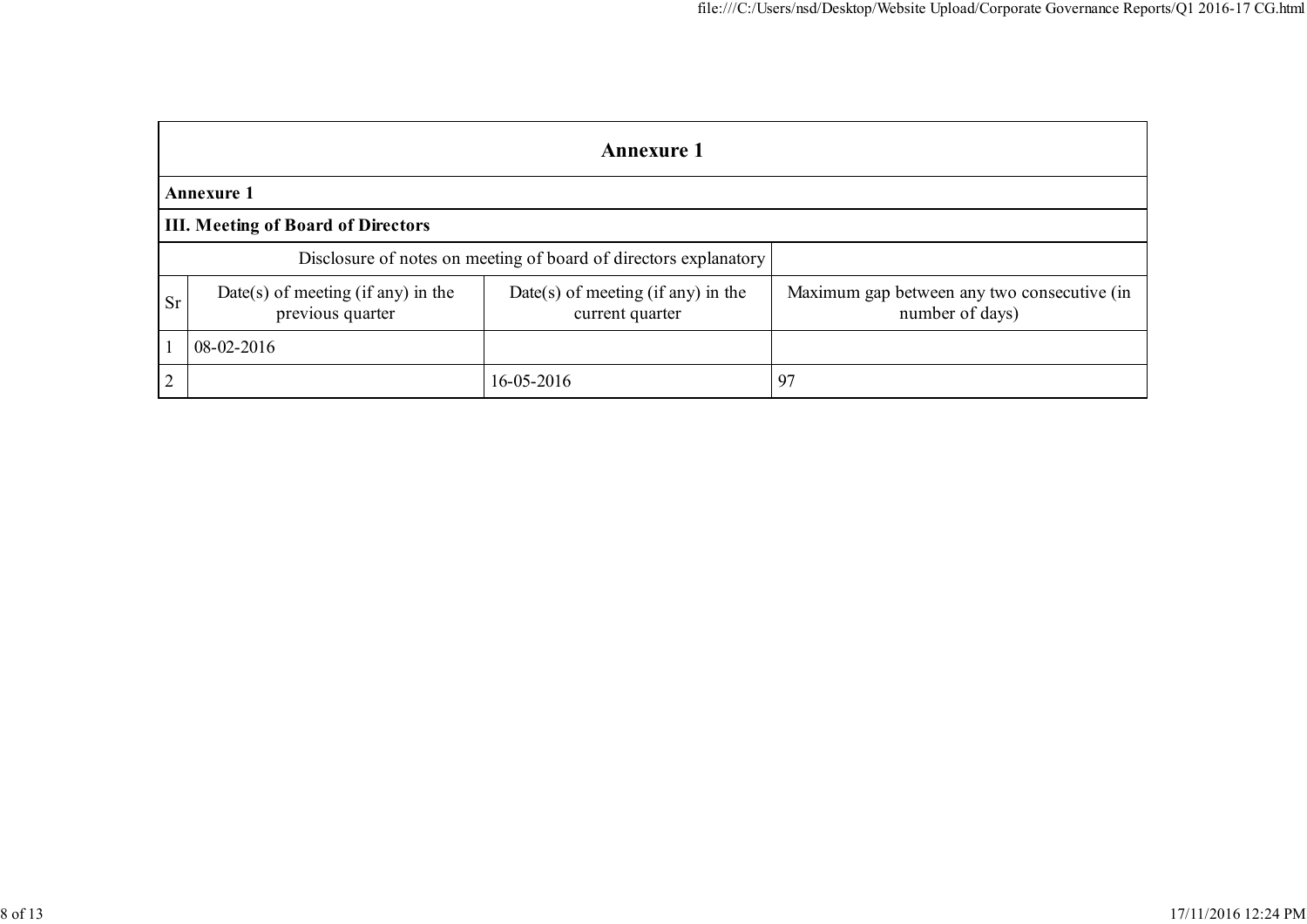|           | <b>Annexure 1</b>                                        |                                                                   |                                                     |                                           |                                                                   |                                                                               |  |
|-----------|----------------------------------------------------------|-------------------------------------------------------------------|-----------------------------------------------------|-------------------------------------------|-------------------------------------------------------------------|-------------------------------------------------------------------------------|--|
|           | <b>IV. Meeting of Committees</b>                         |                                                                   |                                                     |                                           |                                                                   |                                                                               |  |
|           | Disclosure of notes on meeting of committees explanatory |                                                                   |                                                     |                                           |                                                                   |                                                                               |  |
| <b>Sr</b> | Name of<br>Committee                                     | Date(s) of meeting of<br>the committee in the<br>relevant quarter | Whether<br>requirement of<br>Quorum met<br>(Yes/No) | Requirement of<br>Quorum met<br>(details) | Date(s) of meeting of<br>the committee in the<br>previous quarter | Maximum gap between<br>any two consecutive<br>meetings (in number of<br>days) |  |
|           | Audit<br>Committee                                       | 16-05-2016                                                        | Yes                                                 | Yes, $3$                                  | 08-02-2016                                                        | 97                                                                            |  |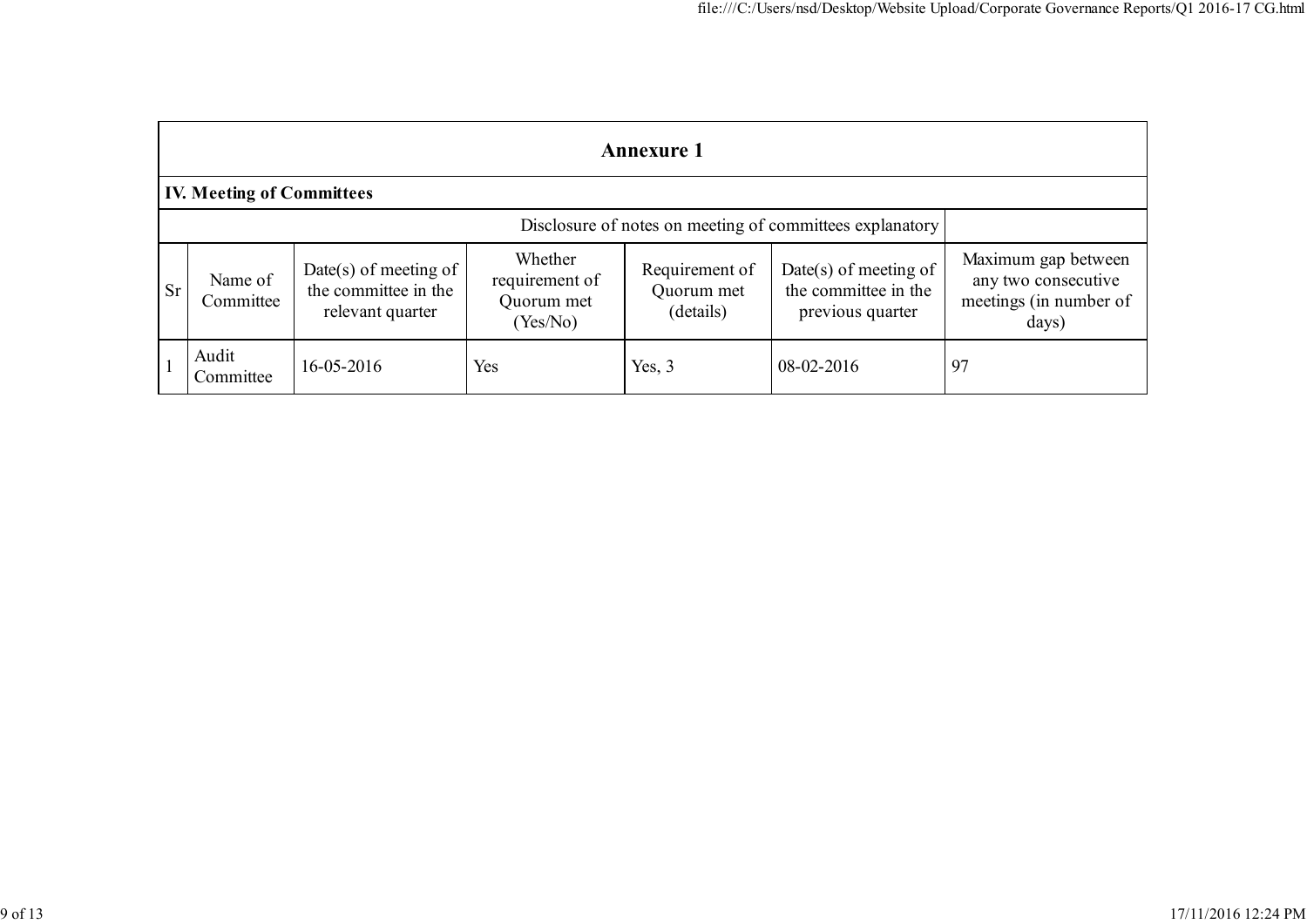|   | <b>Annexure 1</b>                                                                                         |                                  |                                                                   |  |  |  |
|---|-----------------------------------------------------------------------------------------------------------|----------------------------------|-------------------------------------------------------------------|--|--|--|
|   | <b>V. Related Party Transactions</b>                                                                      |                                  |                                                                   |  |  |  |
|   | Subject                                                                                                   | Compliance status<br>(Yes/No/NA) | If status is "No" details of<br>non-compliance may be given here. |  |  |  |
|   | Whether prior approval of audit committee obtained                                                        | Yes                              |                                                                   |  |  |  |
| 2 | Whether shareholder approval obtained for material RPT                                                    | <b>NA</b>                        |                                                                   |  |  |  |
|   | Whether details of RPT entered into pursuant to omnibus<br>approval have been reviewed by Audit Committee | <b>NA</b>                        |                                                                   |  |  |  |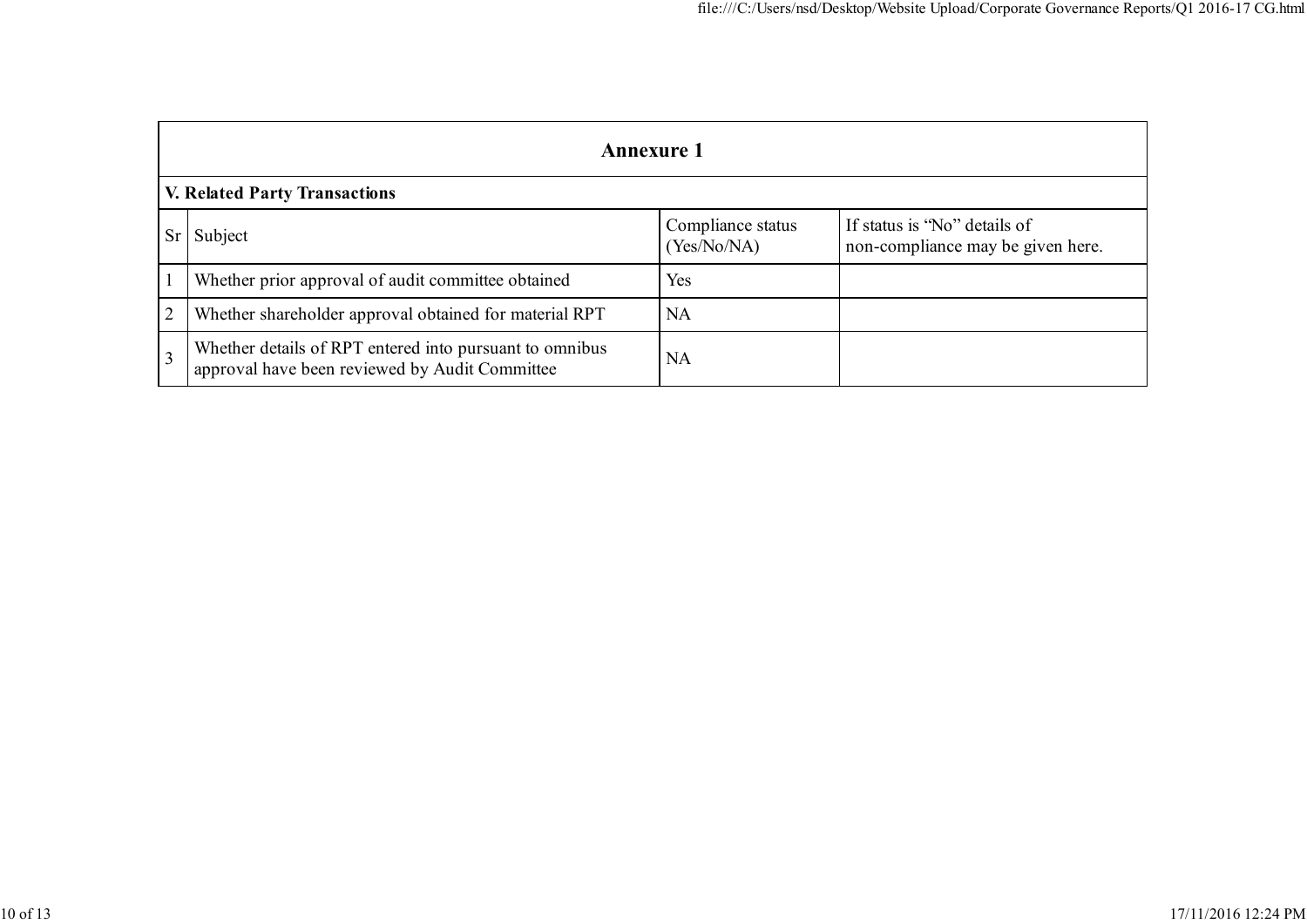|                | Annexure 1                                                                                                                                                                                                      |                               |  |  |  |  |  |
|----------------|-----------------------------------------------------------------------------------------------------------------------------------------------------------------------------------------------------------------|-------------------------------|--|--|--|--|--|
|                | <b>VI. Affirmations</b>                                                                                                                                                                                         |                               |  |  |  |  |  |
| Sr             | Subject                                                                                                                                                                                                         | Compliance status<br>(Yes/No) |  |  |  |  |  |
|                | The composition of Board of Directors is in terms of SEBI (Listing obligations and disclosure requirements)<br>Regulations, 2015                                                                                | Yes                           |  |  |  |  |  |
| $\overline{2}$ | The composition of the following committees is in terms of SEBI(Listing obligations and disclosure<br>requirements) Regulations, 2015 a. Audit Committee                                                        | Yes                           |  |  |  |  |  |
| $\overline{3}$ | The composition of the following committees is in terms of SEBI(Listing obligations and disclosure<br>requirements) Regulations, 2015. b. Nomination & remuneration committee                                   | Yes                           |  |  |  |  |  |
| $\overline{4}$ | The composition of the following committees is in terms of SEBI(Listing obligations and disclosure<br>requirements) Regulations, 2015. c. Stakeholders relationship committee                                   | Yes                           |  |  |  |  |  |
| 5              | The composition of the following committees is in terms of SEBI(Listing obligations and disclosure<br>requirements) Regulations, 2015. d. Risk management committee (applicable to the top 100 listed entities) | <b>NA</b>                     |  |  |  |  |  |
| 6              | The committee members have been made aware of their powers, role and responsibilities as specified in SEBI<br>(Listing obligations and disclosure requirements) Regulations, 2015.                              | Yes                           |  |  |  |  |  |
| $\overline{7}$ | The meetings of the board of directors and the above committees have been conducted in the manner as<br>specified in SEBI (Listing obligations and disclosure requirements) Regulations, 2015.                  | Yes                           |  |  |  |  |  |
| 8              | This report and/or the report submitted in the previous quarter has been placed before Board of Directors.                                                                                                      | Yes                           |  |  |  |  |  |